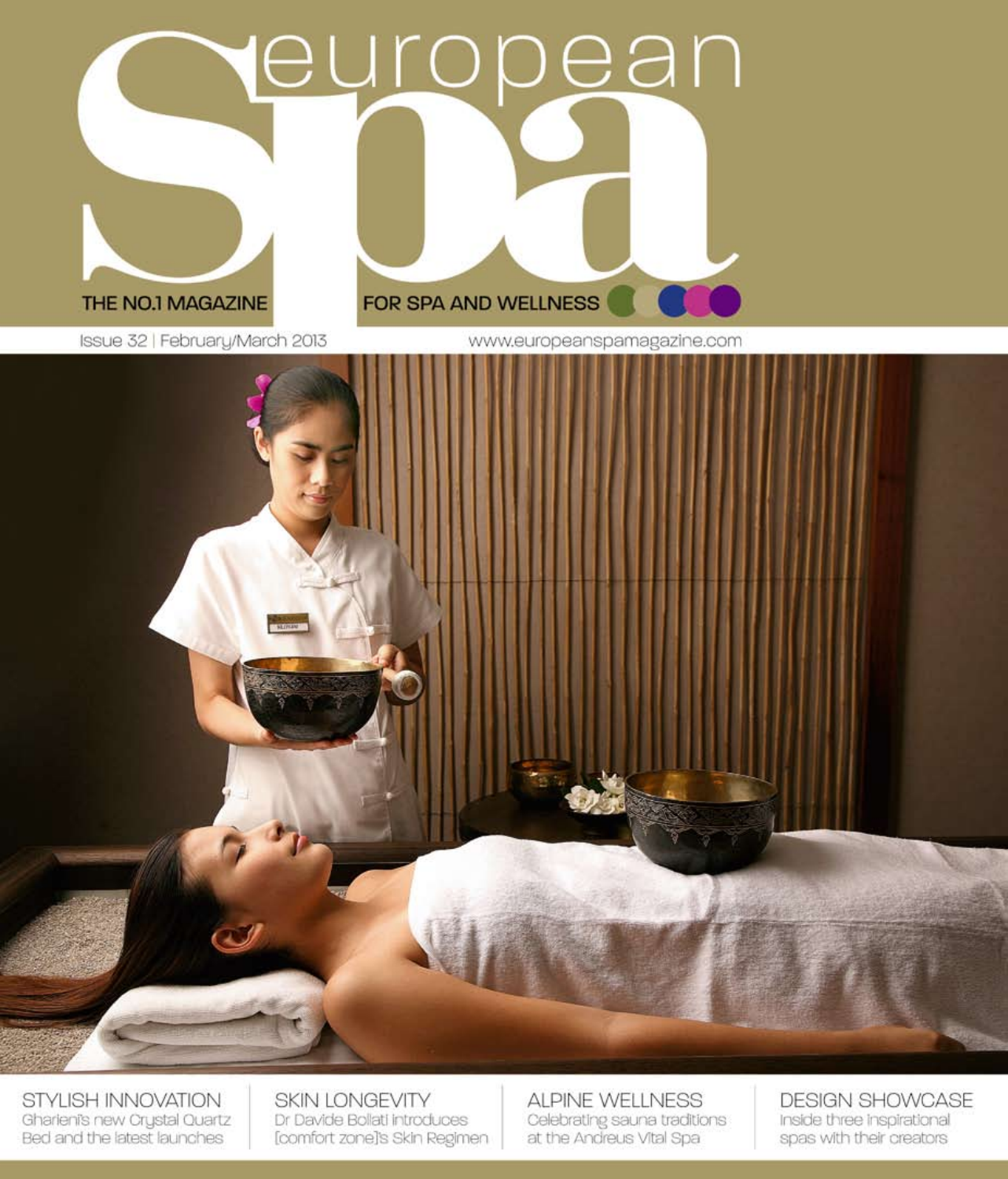## **spas**



## *Holistic simplicity*

Creating a fitting spa concept for the iconic Dolder Grand meant connecting the past with the future for Sylvia Sepielli

Tith more than two decades of experience in the spa and fitness industries, Sylvia Sepielli is widel recognised as a spa visionary and leader.<br>Having owned and operated fitness centres in both the US and Japan, Sepielli – spa and fitness industries, Sylvia Sepielli is widely recognised as a spa visionary and leader. Having owned and operated fitness centres in both the US and Japan, Sepielli – who is also a Japanese traditional medicines, including Shiatsu and acupuncture – formed SPAd (Sylvia Planning And design) in 1994. Based in Arizona, the company undertakes all phases of spa development and operation.

One of Sepielli's best-known European spa concepts was created for the Dolder Grand in Zürich. Following a four-year construction phase, the Dolder Grand returned to the luxury European hotel market in 2008, reopening with architecture from Foster + Partners, interior design by United Designers and a spa concept by Sepielli.

For Sepielli, the commission presented a unique opportunity to add something new to such an historic property, but she admits that it also demanded a whole new approach in order to meet the client's requirements. "It was a privilege and a challenge to develop a spa that



**"It was a privilege to develop a spa that would connect the traditions of the old Dolder Grand and progress into the future with the new"** Sylvia Sepielli, SPAd





 $\triangleright$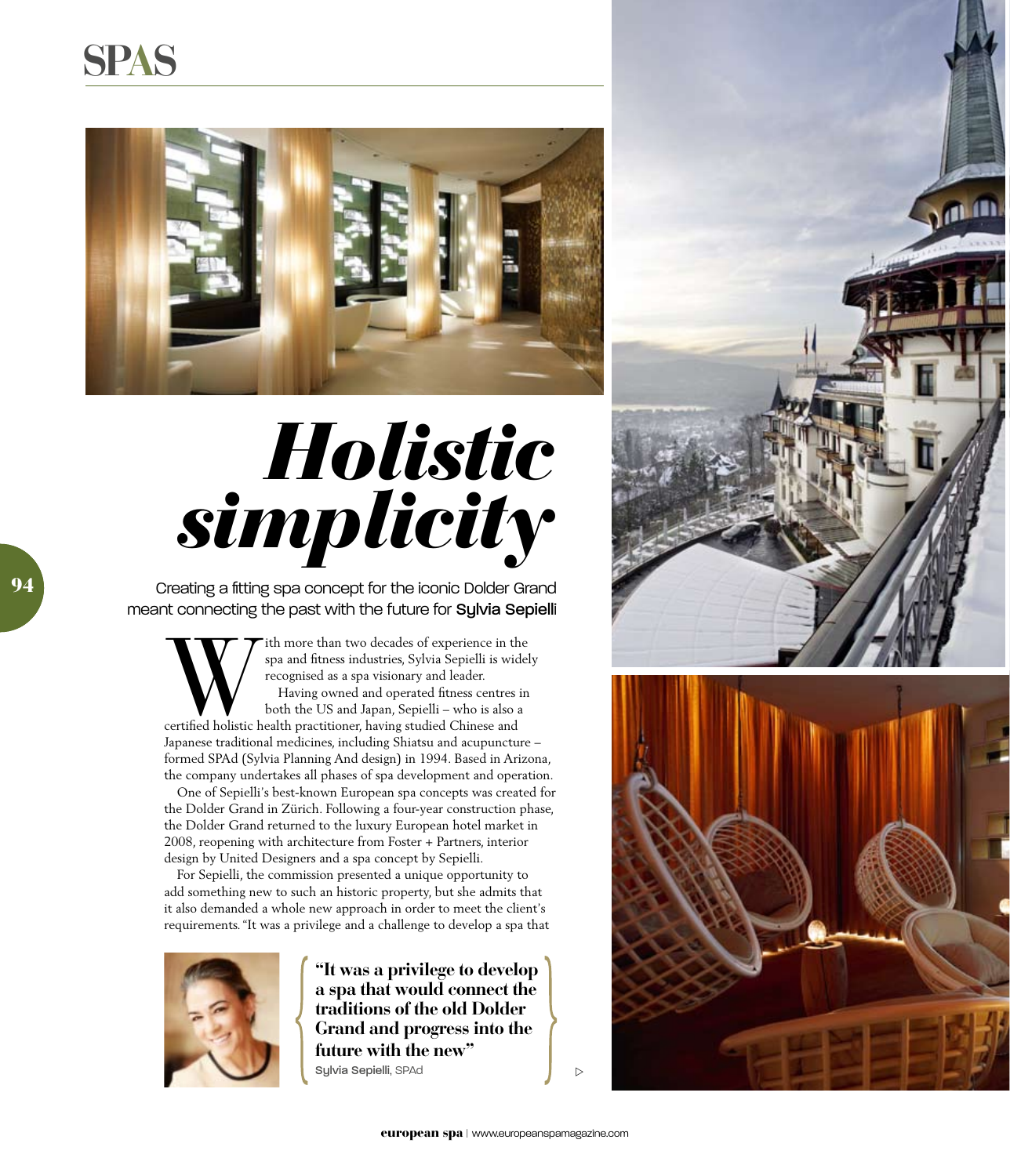#### **DesignINSIDER**





Clockwise from top: The Sunaboro<br>enable guests to experience the healing<br>evamth of Japanese pebble loungers; the<br>Dolder Grand reopened after a four-year<br>rennovation in 2008; the hotels Spa Sulte<br>uses a limited colour palet